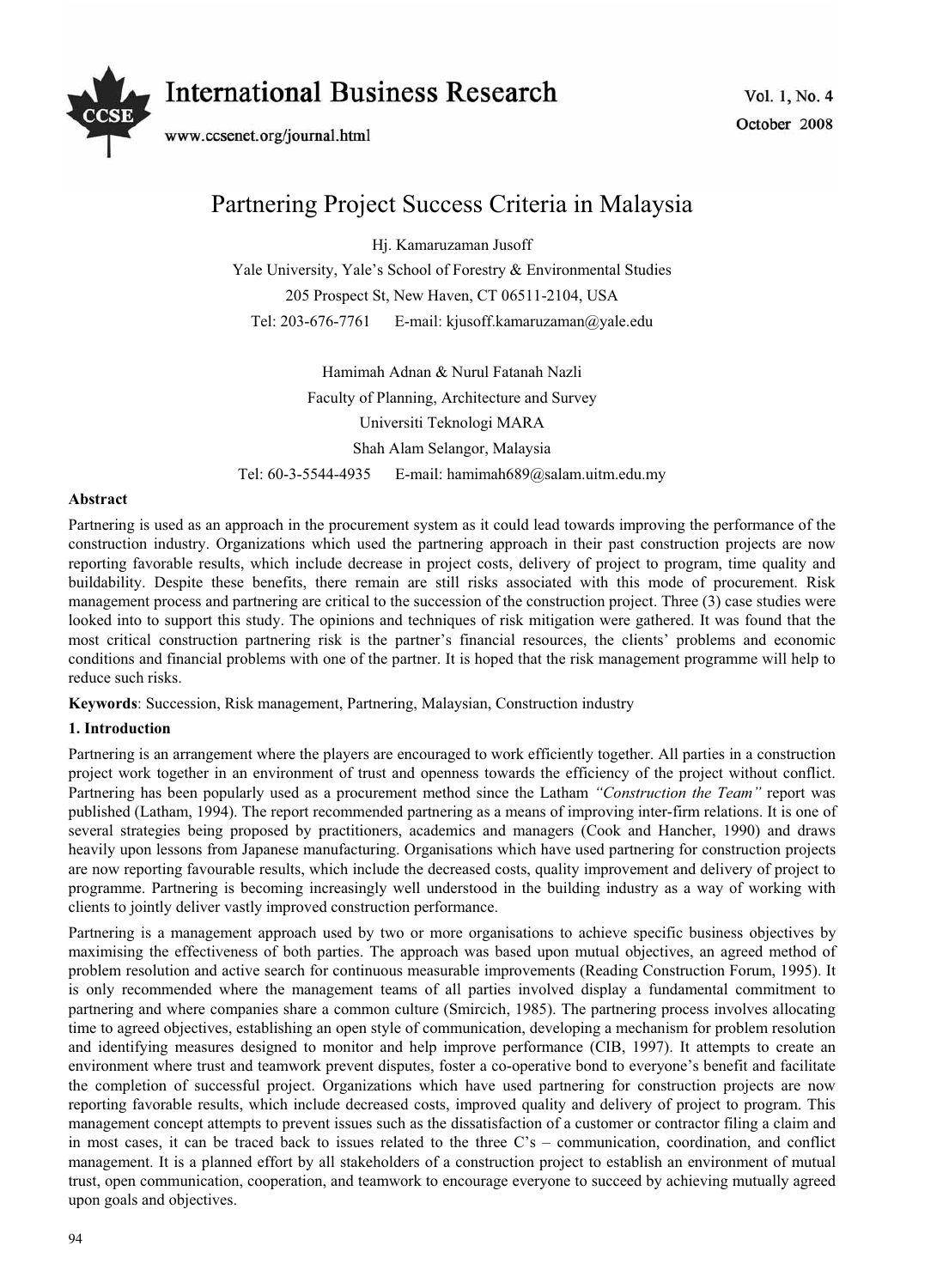Risk is a function of the interaction of uncertainty and the magnitude of the potential loss or gain. Construction work involves risks due to the complex nature and uncertainties inherent in the construction process. Consequently, the construction industry suffers due to several factors, which act as barriers of a partnering approach to procurement. The client, consultants, contractor and sub-contractors of a construction project all have a role to play in delivering quality project. Failure by any party will seriously affect the quality of the final project. Risk management is a discipline to protect the asset, reputation and profits of the partnering method by reducing the possible losses or damages before they occur. It works with risk analysis and assessment to ensure proper financing controlled. In order to mitigate the risks in partnering projects, it is essential that management practitioners need to develop proven technique such as risk simulation techniques. The construction industry is plagued with by risk (Flanagan and Norman 1993), but often not dealt adequately, resulting in poor performance with increased cost and time delays (Thompson and Perry 1992). Construction projects are becoming increasingly complex and dynamic in their nature and the introduction of new procurement methods means that many contractors have to rethink their approach to the way risks are treated within their projects and organizations. The Malaysian construction industry is a conglomeration of diverse sub-industries loosely lumped together as a sector of the economy. The industry is primarily concerned with building and civil engineering, and its main activities relate to the planning, regulation, design, manufacturing, construction, fabrication and maintenance of buildings, infrastructure facilities and process plant. The building sector of the industry encompasses the construction of commercial, industrial and housing (high, medium and low-cost) projects; infrastructure facilities includes the construction of roads and highways, drainage, sewerage, industrial structures, dams and water retaining structure projects; whilst process process-plant construction ranges from sewerage, water treatment, energy to fertilizer and food projects.

Malaysia has a fast developing economy with a growing population. Since independence in 1957, the economy has expanded from a predominantly agriculture to a broad-based economy, diversified into manufacturing, oil and gas, tourism and heavy industries. The industry is the vital sector that has enabled the government to facilitate this change. It is of enormous economic and social significance as it continues to provide the impetus for stimulating development and growth. It provides and maintains the much needed infrastructure facilities for the growing population, and forms the base for the other segments of the industry to function. The construction of buildings, and infrastructure facilities such as roads and highways, leads to the creation and growth to new township and industrial zones. The transportation network, which links these newly developed areas, further opens up rural areas surrounding these areas. This in-turn promotes economic growth, employment and social activities within these regions. The issue arising in this paper is regarding risk factors associated in construction Partnering. Risks constitute a barrier to the successful adoption of this procurement method in construction and one needs to come out with risk management techniques although formal risk analysis and management techniques are rarely used due to lack of knowledge and doubts on their suitability in construction industry activities. The aim of this research is therefore to identify effective risk management measures applied to mitigate the risks faced by the construction industry using the partnering procurement method.

#### **2. Research methodology and data analysis**

Case studies were conducted based on the risks associated within partnering project and the effective risk management measures used to mitigate the risk. Case studies were conducted based on various construction companies' registered under the Malaysian Construction Industry Board (CIDB). For the purpose of this research, the researcher had examined and conducted three (3) projects implemented by Contractor AXA, BXB and CXC to determine the problems and the most effective management of risk applied in each of the projects. The succession criteria accounted for in Partnering projects are based on whether the projects are within budget and profit, whether they cater to the client satisfaction and goodwill if they are on/ahead of schedule, of quality standard and whether they enhance the partner reputation and if they meet up to the team's satisfaction. The main characteristics of the three cases are summarized in Table 1.

<Table 1: Main Characteristics of Partnering Cases>

#### *2.1 Case Studies*

#### 2.1.1 Case Study 1: Civil Works

The project was a civil engineering work which involved excavating, deepening, straightening the alignment of the river and building a slope protection. The client was a local government organization responsible for maintaining the river in Malaysia. The partner, hereafter referred to as **DD,** was a construction company. Company AXA acted as the other partner company and the Partnering is hereafter referred to as AXA – DD Partnering. The share distribution between AXA and D was to be 70% and 30% respectively. After the project was awarded in October 2000, problems slowly emerged. The project was stagnant due to financial problems in **DD**. The project was far behind schedule and the work was of poor quality. The client was dissatisfied and the relationship between the partner and the client deteriorated. Serious negotiations were then held among the directors from the two parties and they agreed that the project would not continue in the same manner. The project was beyond the financial capability of **DD** as **DD** was undertaking other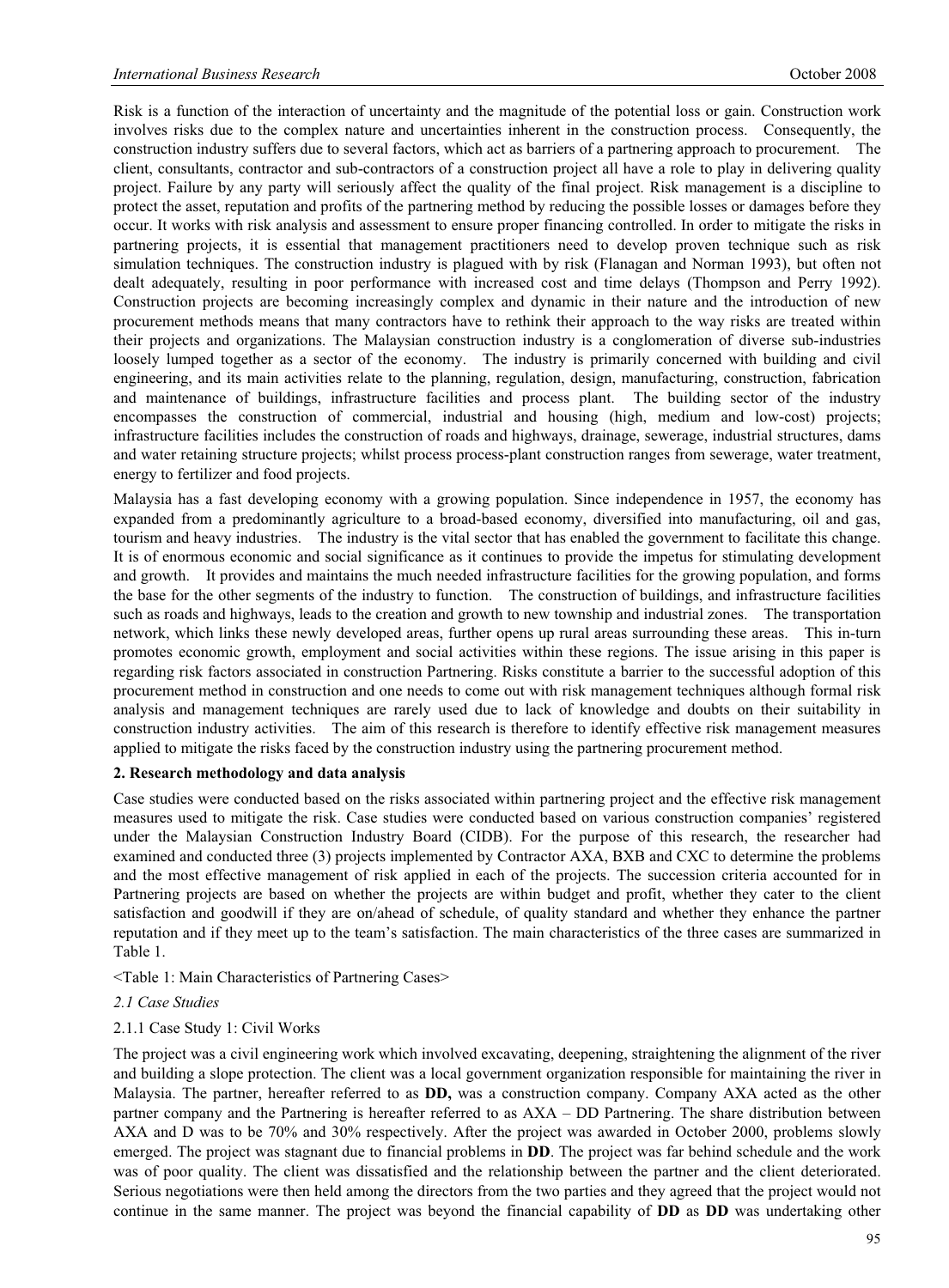projects at the same time with lacked in sufficient capital limited workforce and equipment. It was decided that Company AXA would take over the entire project and thereafter **DD** was terminated.

#### 2.1.2 Case Study 2: Building Works

Company BXB entered into Partnering with EE on a Design and Build basis with both companies holding 75: 25 shares respectively. The project was divided into two parts in which Company BXB was responsible to construct the main hospital building while EE contractor was responsible for the construction of staff accommodation. This was done to ensure undisrupted operations. Although, disagreements between the staff surfaced occasionally, they were resolved as they arose between the parties involved. The progress was satisfactory and this project was expected to finish within the allocated budget and time.

#### 2.1.3 Case Study 3: Building Works

This Partnering was formed by CXC and FF that has a strong record in the construction market, particularly in the field of building, civil works and infrastructure. Each partner held joint and individual responsibility for the partnering work and would accept the loss or profit according to their shares. The share distribution of CXC and FF was 60: 40 respectively. The contract was based on the Public Works Department Form as conditions of contract. This project ran smoothly and by April 2006 the project was at the end stage. The cost was expected to be within budget and the completion of the project would be on time. All partners were satisfied with this alliance. The interview regarding the case studies was based on eight (8) risk management measures which consist of: (1) Partner Selection; (2) Agreement; (3) Sub-contract; (4) Engineering Contract; (5) Employment; (6) Good relationships; (7) Control and; (8) Others. The risk management process must go through (1) Identification; (2) Analysis; and (3) Control.

The risk management process to identify the risks is based on the sources of the risks which are categorized into three groups: (1) Internal; (2) Project-specific; and (3) External. Under these groups there are several factors associated within the Partnering. These most critical factors are analyzed during three stages of Partnering: (1) Start-up (2) Operation; and (3) Dismantle. Once a risk is identified and defined, it becomes a management problem (Flanagan and Norman, 1993).

#### *2.2 Analysis of risk mitigation measures*

Risk management must be carried out as earliest as possible to mitigate any negative impact on the project's progress and profitability. In the early stage of a Partnering, selecting a suitable partner, drafting a good agreement, formulating correct personnel policies and adopting a suitable operational structure are the most effective management measures for future risk avoidance or mitigation. The first step towards the risk management process is risk identification, which may consist of the systematic and continuous task of identifying, classifying and assessing the importance of project risks. The identification of risks and the creation of a risk list are dependent upon many factors such as past experience, personal tendency and possession of the information. The aim is to generate a comprehensive list of the relevant risks and to document what each one involves. For these case studies, the researchers had classified the risk factors into three main groups.

#### **3. Results and discussion**

#### *3.1 Internal risk factor:* Partner's Financial Resources and Managerial Competence

In Case Study 1, the most critical factor affecting the Partnering was the financial problem with **DD** contractor. The financial status of **DD** contractor was at critical stage. This was happened because at the same time **DD** contractor was taking on other projects. This could be labeled as lack of management competence and resource. The result was the project was far behind schedule and the workmanship of low quality.

#### *3.2 Risk analysis*

For the three case studies, the researchers had analyzed the risk factors identified in each project into three stages which consist of: start-up, operation and dismantle. The researchers found that the internal risk factors in Case study 1 falls into the Operation Phase. In the operation phase, the partner had a large numbers of issues pertaining to financial status and responsibility. Conflicts arose during the execution of project. The conflict was unavoidable and this had a negative impact on the Partnering performance.

#### *3.3 Risk Control/Treatment*

An interview was conducted based on the previous questionnaire. A summary of the important measures are shown in Table 2 in which the researcher believe the person involved in the three case studies had taken in order to mitigate the risks in their Partnering project.

<Table 2 Risk Mitigation Measures >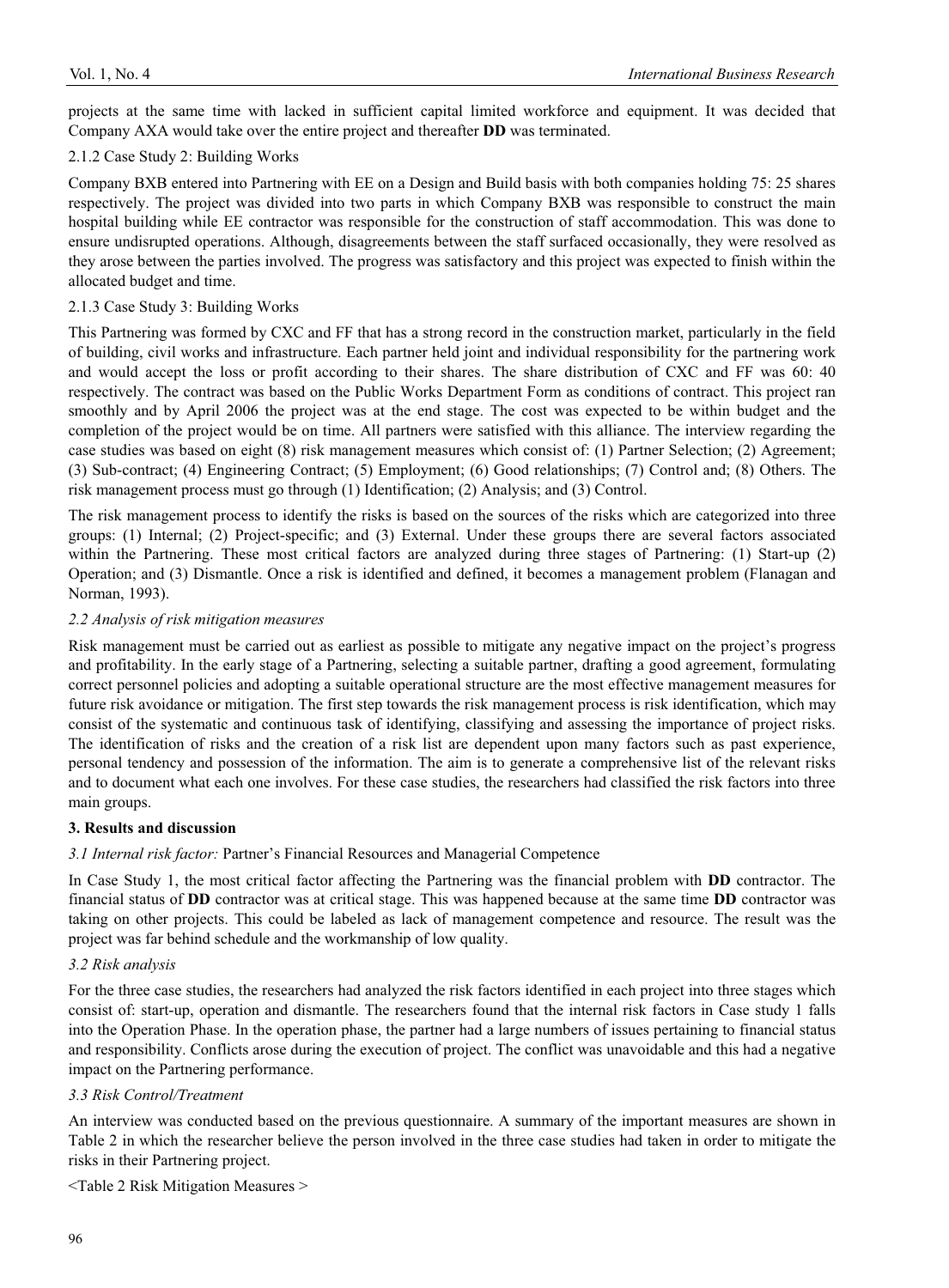#### 3.3.1 Partner selection

Partner selection for a Partnering is a risk in itself becaus Risk Mitigation Measures e is directly affects the outcome of the Partnering. Essentially, the company should analyze the various attributes of the potential partners and choose one that can complement them most in terms of needs. Companies usually search for partners who have compatible objectives, who are experienced in Partnering projects, specialize in technical skills with suitable management styles and are trustworthy and financially credible. Companies with existing relationship with each other may find it easier to form a Partnering. In the three cases, the companies of AXA and BXB (Case 1 and 2), BXB (Case 2) and CXC- FF (Case 3) had strong financial capabilities. In addition to financial aspects, management competence and complementary skills are essential ingredients of prospective partnerships. In Case study 2 and 3, each of the partners was qualified technically in his respective area and was competent in management. A good relationship with the client is also important for the success of a project. The three projects in this research were developed by government agencies.

#### 3.3.2 Agreement

Most of the researchers on partnering have concluded that a good Partnering agreement is an important success factor that can prevent a great deal of trouble and conflict in future partnering operations. A good Partnering agreement must be drafted in clear terms with conditions that can be easily understood by all partners as well as the working staff, and each partner's authority is well defined. In three cases, all parties regarded their agreement as clear and the scope was well defined. In Case 1 and 2, they made new agreement and it is being drafted well, bound and registered between the partners. All of the terms and conditions were recorded. The third cases were developed from the previous agreements used in successful Partnering. In terms of work distribution, the projects were broken into packages and works were allocated to the respective partners. In Case Study 1 the work for excavation, straighten, and deepening the river was split vertically into two parts between the partners. It is also the same for the second case study, whereby the works were divided into two packages which are constructing the hospital main building and staff accommodation. This allowed both partners to concentrate their resources and defined the works.

#### 3.3.3 Employment

The characteristic of a successful staffing policy in Partnering is that the staff must be committed to the Partnering and unbiased towards different partners. In Case Study 1 and 2, the AXA – DD and AXA – DD contractors employed most of the staff from the local manpower market through advertisement. They chose their critical staff based on good qualifications, previous experiences and their good records in previous types of procurement or Partnering projects. All the staff involved in the three cases was encouraged by the directors to commit themselves to the Partnering. The other effective risk mitigation measure was to carefully organize the operation structure so that the responsibilities and rights of all the positions did not overlap. The probabilities of conflicts could be reduced as the staff could perform their work without unnecessary disturbances.

#### 3.3.4 Management Control

One management style was adopted in the three cases it was controlled. In the three cases, the decision-making was given to the bigger shareholder. Nevertheless, discussions were made between the partners before any decisions were made. The other important factor was the allocation of work between partners. In Case 2, the work was divided into two parts, in which AXA was responsible for the construction of hospital main building while BXB had to construct staff accommodation. The scope of works was managed by each party independently. The employees from both parties had limited contact with each other and this subsequently reduced conflict.

#### 3.3.5 Sub-contracting

Sub-contractor selection is very critical for the success of a construction project. Much research work has been conducted to study the relationship between the main contractor and their sub-contractors. Setting up a strategic alliance with sub-contractors was recommended by Kwok and Hampson (1997). For Case 1 and 2, the sub-contractors and suppliers were from the local Malaysian market. The agreement was between each partner and their sub-contractors. Their services were obtained through advertisement done by each partner. Unfortunately, the co-ordination within D contractor became difficult and progress was not achieved for the project. That was one of the main causes for the initial failure of this Partnering project. In case 3, CXC owned several sub-contractors and they had a good relationship for a long period of time with the parties' parent companies.

#### **4. Conclusion**

The analysis of the risk mitigation measures have shown that the risk management model could be a useful process for implementing a successful construction Partnering. The critical risk factors must be systematically studied from the internal perspective, Project-specific, and External risk groups in combination with the Partnering development stages. The three case studies show that the important measures must be adopted when a company decides to enter into Partnering. It must consider the local partner's financial and management capability, it must insist on a good drafting of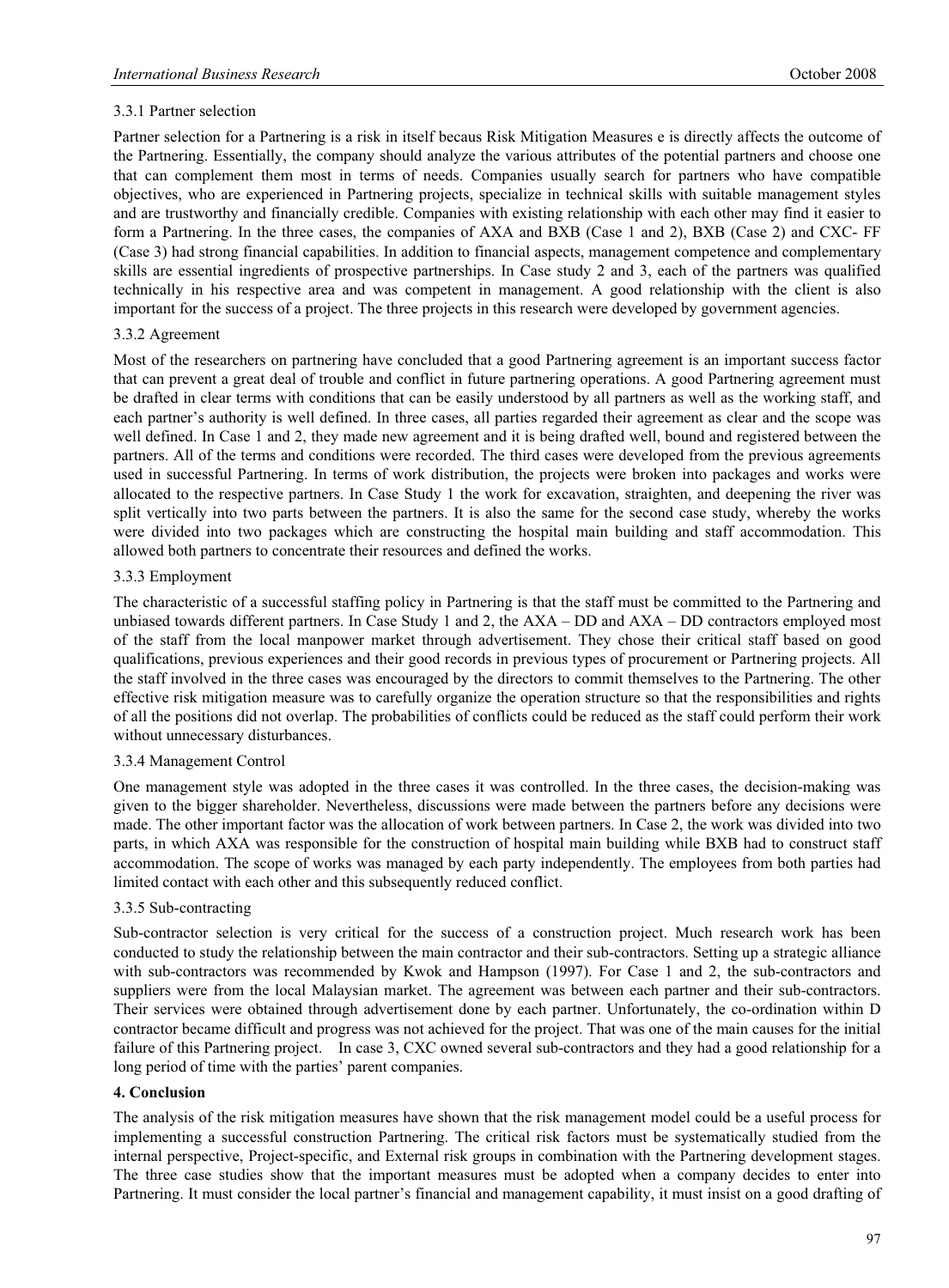Partnering agreement that clearly defines each partner's responsibility and liability. It is also necessary to ensure that critical staffs are unbiased and experienced in joint management. It is preferable to adopt a one-partner-dominant style of management where one partner is capable enough to handle major construction works. It is critical for the partner to choose experienced and familiar sub-contractors and suppliers to strengthen the Partnering operation.

The risks of Partnering are different in each project involving different participants. However, the most critical factors exist in the financial aspects of Partnering, government policies, economic conditions and project relationships. Although formal risk management has not yet been implemented in most cases or projects, the efforts of the construction personnel in a Partnering project to respond to risks by means of training and education with the risk model provider is the best way of understanding the importance of risk management.

#### **References**

Construction Forum. (1995). *Trusting the Team: The Best Practice Guide to Partnering in Construction,'* Centre for Strategic Studies in Construction, Reading University.

Cook, L and Hancher, D.E. (1990). Partnering Contracting for the Future, *Journal of Management in Engineering*.

Flanagan, R and Norman, G. (1993). *Risk Management and Construction*, Blackwell Publishing.

Kwok, T.L & Hampson, K.D. (1997). '*Strategic Alliances Between Contractors and Subcontractors – A Tender Evaluation Criterion for the Public Work Sectors*,' School of Engineering, Griffith University, Queensland.

Latham. (1994). *Constructing the Team*. Department of the Environment, pp. 14-85.

Smircich, L. (1985). 'Is the Concept of Culture a Paradigm for Understanding Organization and Ourselves,' *Organization Culture*.

Thompson, P & Perry, J. (1992). *Engineering Construction Risks* – 'A Guide to Project Risk Analysis and Risk Management', Thomas Telford, London.

| Characteristics          | Case Study 1                  | Case Study 2<br>$(BXB - EE)$<br><b>Building</b><br>Malaysia | Case Study 3                  |
|--------------------------|-------------------------------|-------------------------------------------------------------|-------------------------------|
|                          | $(AXA-DD)$                    |                                                             | $(CXC - FF)$                  |
| Project Type             | Civil Works                   |                                                             | <b>Building</b>               |
| Location                 | Malaysia                      |                                                             | Malaysia                      |
| Project Value            | RM 98,000,000.00              | RM 170,000,000.00                                           | RM 230,000,000.00             |
| <b>Project Duration</b>  | 3 Years                       | 3 Years                                                     | 1 Year 4 Month                |
| Shareholding $(\% )$     | 70:30                         | 75:25                                                       | 60:40                         |
| <b>Opening Structure</b> | Integrated with local partner | Integrated with local partner                               | Integrated with local partner |

Table 1. Main Characteristics of Partnering Cases